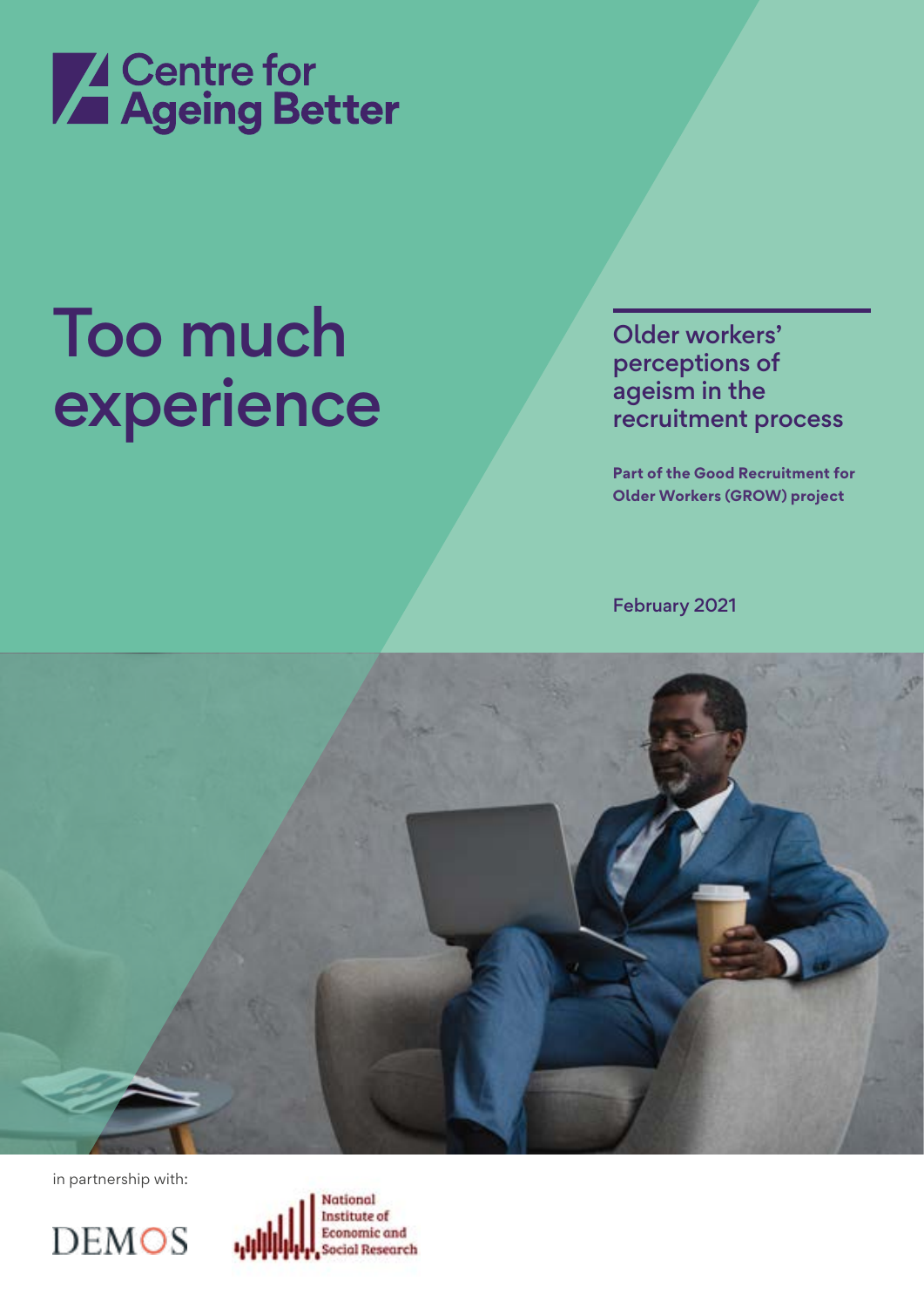## About us

### **Centre for Ageing Better**

The UK's population is undergoing a massive age shift. In less than 20 years, one in four people will be over 65. The fact that many of us are living longer is a great achievement. But unless radical action is taken by government, business and others in society, millions of us risk missing out on enjoying those extra years.

At the Centre for Ageing Better we want everyone to enjoy later life. We create change in policy and practice informed by evidence and work with partners across England to improve employment, housing, health and communities.

We are a charitable foundation, funded by The National Lottery Community Fund, and part of the government's What Works Network.

### **Demos**

Demos is Britain's leading cross-party think-tank: an independent, educational charity, which produces original and innovative research.

### **The National Institute of Economic and Social Research (NIESR)**

NIESR is Britain's longest established independent research institute, founded in 1938. The vision of our founders was to carry out research to improve understanding of the economic and social forces that affect people's lives, and the ways in which policy can bring about change. Over eighty years later, this remains central to NIESR's ethos. We continue to apply our expertise in both quantitative and qualitative methods and our understanding of economic and social issues to current debates and to influence policy. The Institute is independent of all party political interests.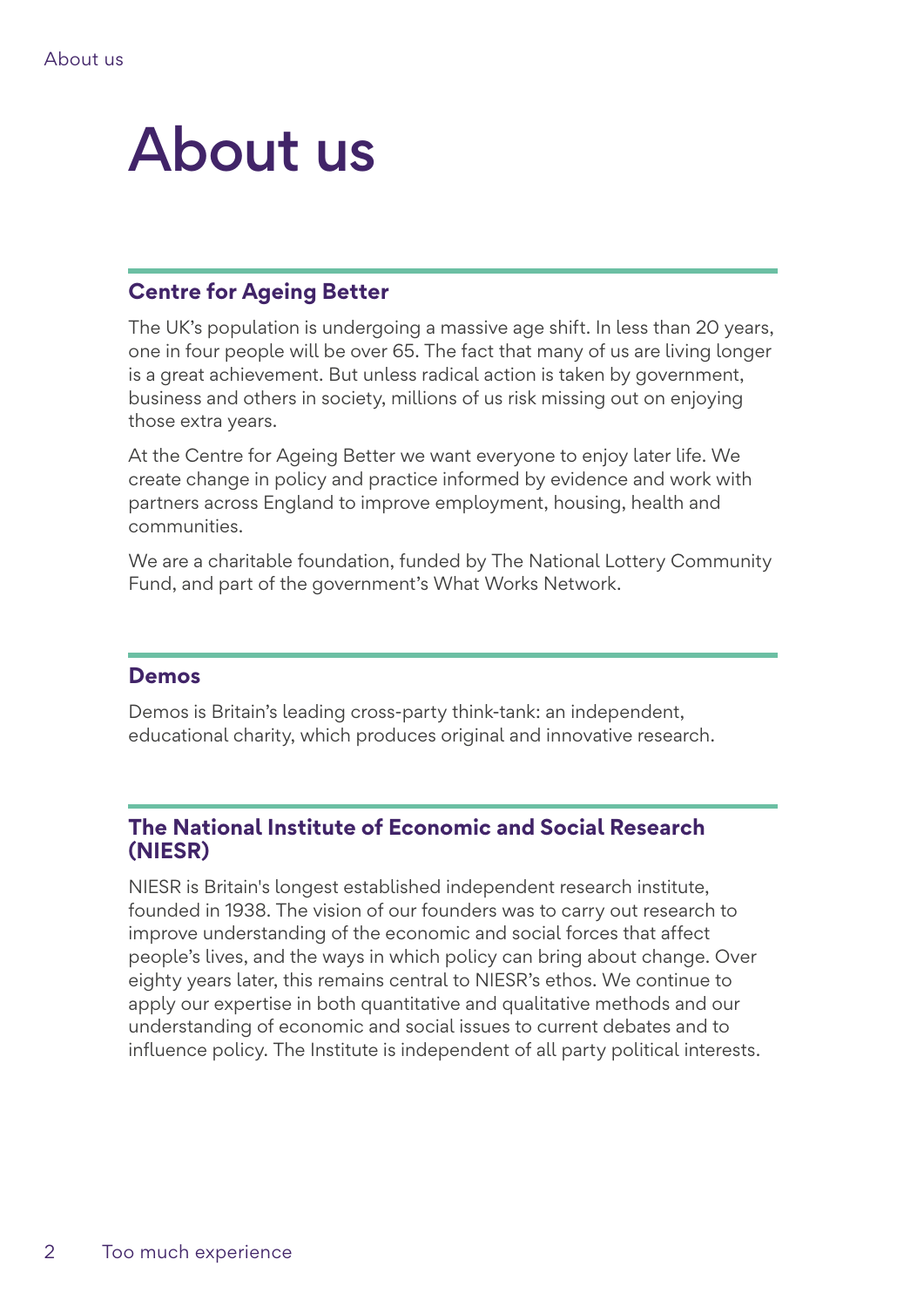## **Contents**

| Introduction                                                             | $\overline{4}$ |
|--------------------------------------------------------------------------|----------------|
| The recruitment process doesn't work for many older workers              | 7              |
| Older workers are being stereotyped in the recruitment process           | 9              |
| Ageism operates at every stage of the recruitment process                | 12             |
| Ageism in the recruitment process has a negative impact on older workers | 17             |
| Ageism affects all ages                                                  | 19             |
| Conclusion                                                               | 21             |
| References                                                               | 22             |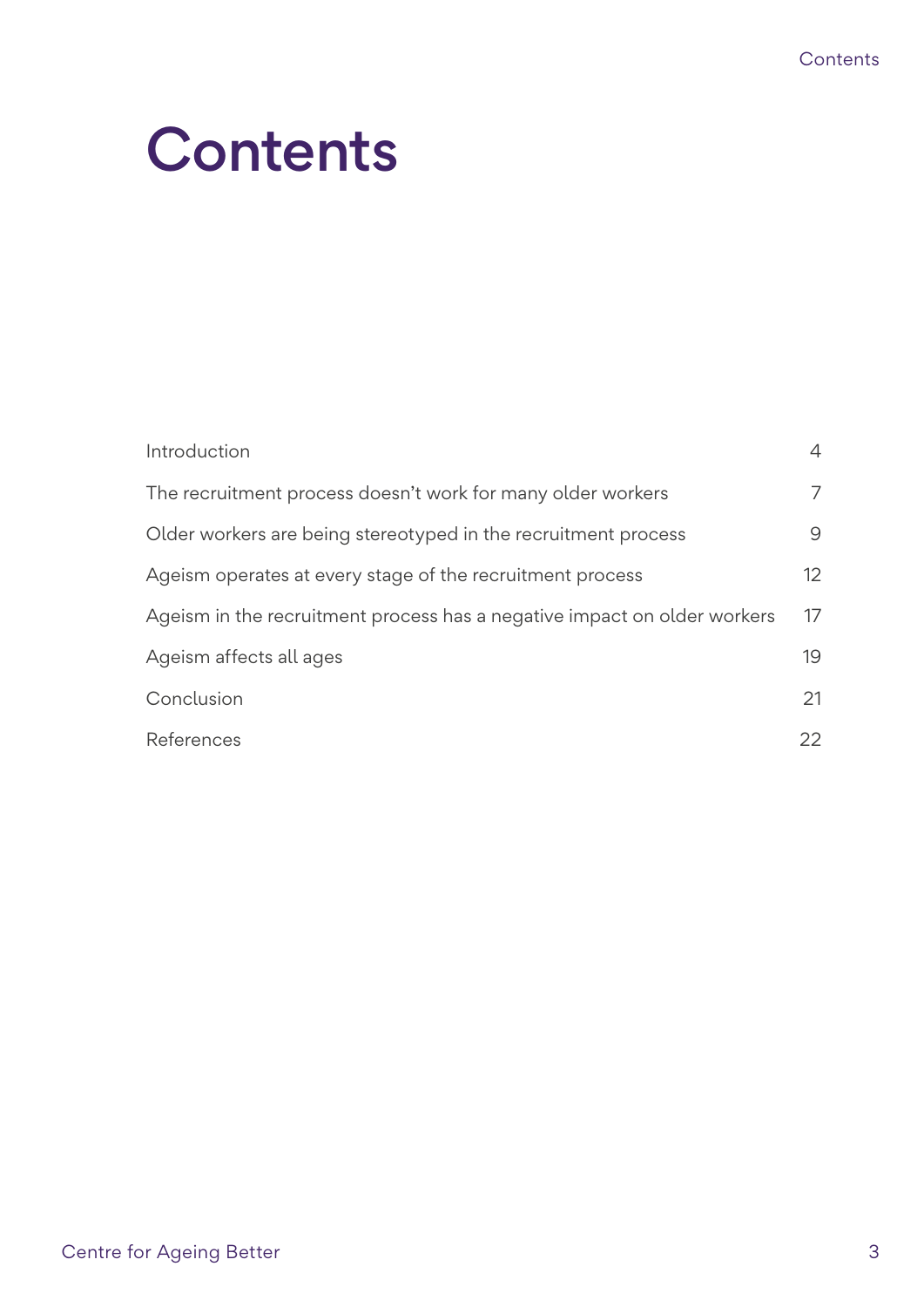# Introduction

With more of us wanting or needing to work for longer, it is increasingly important for people to be able to move or change jobs as they age.

Widespread job losses due to the COVID-19 pandemic make it even more critical that older workers are able to access job opportunities on a fair and equal basis. However, previous research shows that negative old age stereotypes are common both in the workplace and across society more broadly (Centre for Ageing Better, 2020a). These negative stereotypes have the potential to affect recruitment decision-making, negatively impacting on the job opportunities of older workers and on some occasions leading employers to miss out on the best candidate for the job.

This report shares findings from a mixed methods research project on ageism in the recruitment process from the perspective of older workers (here defined as those aged 50 to 69). It is part of a wider programme of work including research looking at the recruitment landscape from the perspective of employers (Centre for Ageing Better, 2020b) and the language used in job advertisements. As part of a further phase, we will work directly with employers and recruiters to develop and test new approaches.

This research comprised two phases. The first involved 55 interviews with individuals aged 50 to 69 from a range of different sectors in different regions of England and with a recent experience of the recruitment process.<sup>1</sup> These interviews were conducted either over the phone or using video conferencing software depending upon the participant's preference. The second phase involved a nationally representative survey of 1,539 people, including an additional boost of people aged 50-69.

<sup>1</sup> Further details can be found in the full research report: https://www.ageing-better.org.uk/publications/too-muchexperience-older-workers-perceptions-ageism-recruitment-process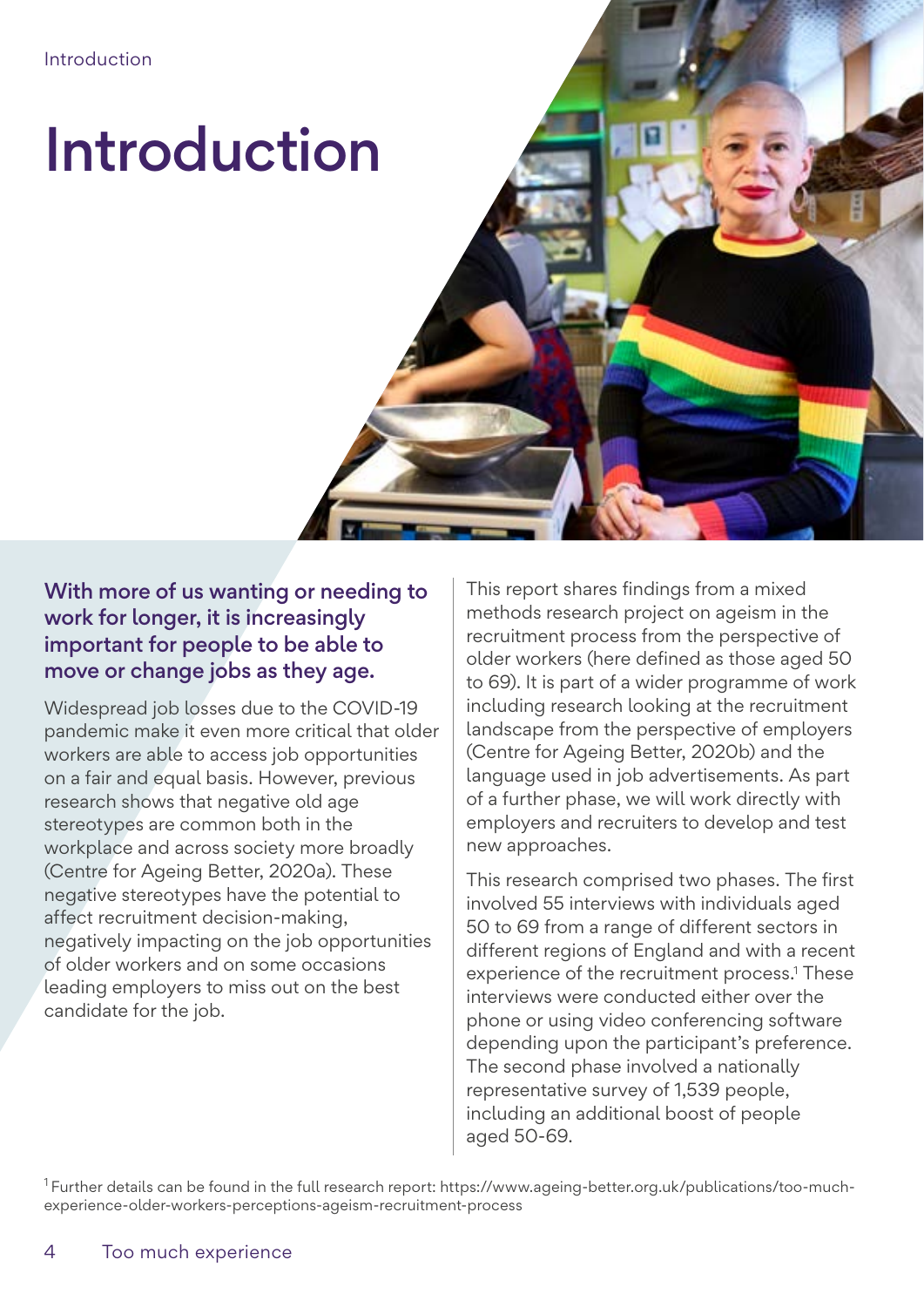## **Key findings**

The recruitment process does not<br>work for many older workers, with more than one third (36%) of 50 to 69 year olds saying that their age would disadvantage them in applying for jobs;

2 Older jobseekers have different<br>circumstances, careers, and ambitions. However, many feel that employers pigeonhole them with stereotypes such as having 'too much experience' (29%), exhibiting lower levels of commitment and being less physically or mentally able;

3 Ageism operates at every stage of the recruitment process, from the initial choice of wording for job advertisements right through to the experience of being interviewed;

Ageism in the recruitment process,<br>
often described as "soul-destroying", has a negative impact on older workers' job prospects, their wellbeing and their financial situation. This can potentially lead to job insecurity, early retirement and/or negatively impact people's confidence and sense of self-identity;

5 Ageist recruitment processes can affect all ages, with younger age groups also saying they are seen as too old in certain circumstances.



**36%**

of 50 to 69 year olds say their age is a disadvantage when applying for jobs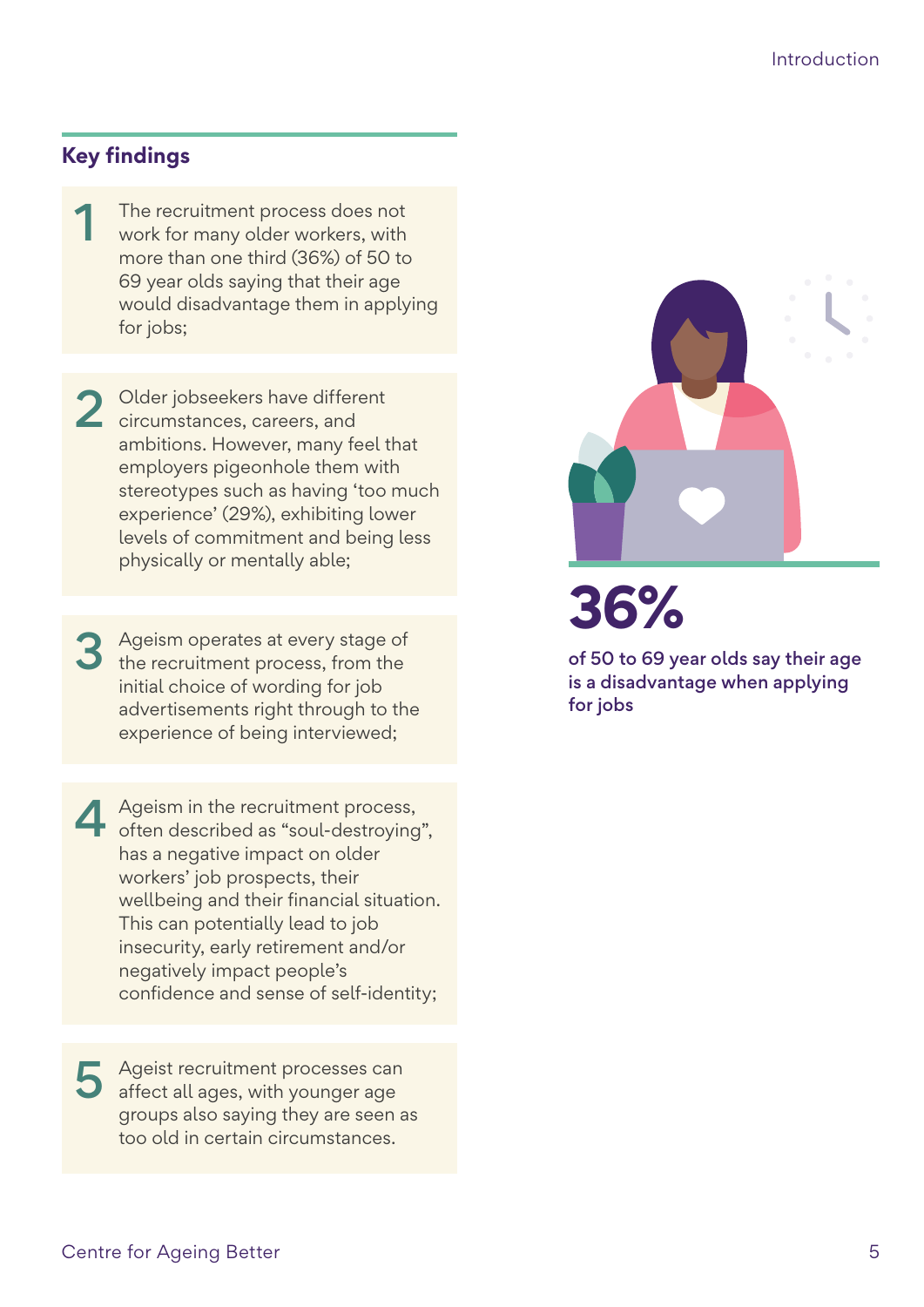## **Key principles to reduce bias in your recruitment process**

This research has uncovered issues at key points in the recruitment process that may disadvantage or discriminate against older workers. Embedding the following principles in your recruitment approach could reduce age bias and improve inclusivity in hiring decisions.

#### Employers and recruiters should regularly collect and scrutinise age data from the recruitment process:

This valuable intelligence will enable employers to pinpoint where within the recruitment process the biggest problems lie and come up with a plan to address them.

### Employers and recruiters must avoid making assumptions about older workers on the basis of stereotypes:

Older workers are a diverse group with a wide range of expectations and desires for jobs and careers. Assumptions should not be made about how long an individual plans to stay in a job, whether they can develop and grow into a role, or if they are less physically or mentally able on the basis of their age.

#### Employers should carefully consider the way in which they frame and word job advertisements:

The language used within job specifications and advertisements can be perceived as biased by older workers. The language and framing of job advertisements needs to be as age neutral as possible.

### Employers should ensure that tools used within the application process do not present additional challenges to older workers:

Standardised application forms that ask for things like full working history can disadvantage older workers. They can be very time consuming to fill in and often will give an indication of someone's age without any age being given. All application tools should therefore aim to be "age-blind".

#### Employers should ensure that interview panels are as diverse and inclusive as possible:

A lack of age diversity on interview panels can lead to older candidates feeling "out of place" and at a disadvantage as compared to younger candidates. This can lead to a loss of confidence which may in turn negatively affect interview performance. Interview panels must therefore be as diverse as possible to ensure that interviewees feel like there is a level playing field.

### Employers should ensure that staff have the necessary skills to reduce bias and avoid discrimination in the interview process:

Interviewers should be mindful of the way in which they conduct interviews, particularly in terms of how an interview begins. A lack of engagement from the very start can make candidates feel as if employer interest – which was indicated by being invited to interview – has been lost due to a candidate's appearance (including indications of their age). This can affect candidate's confidence and therefore interview performance.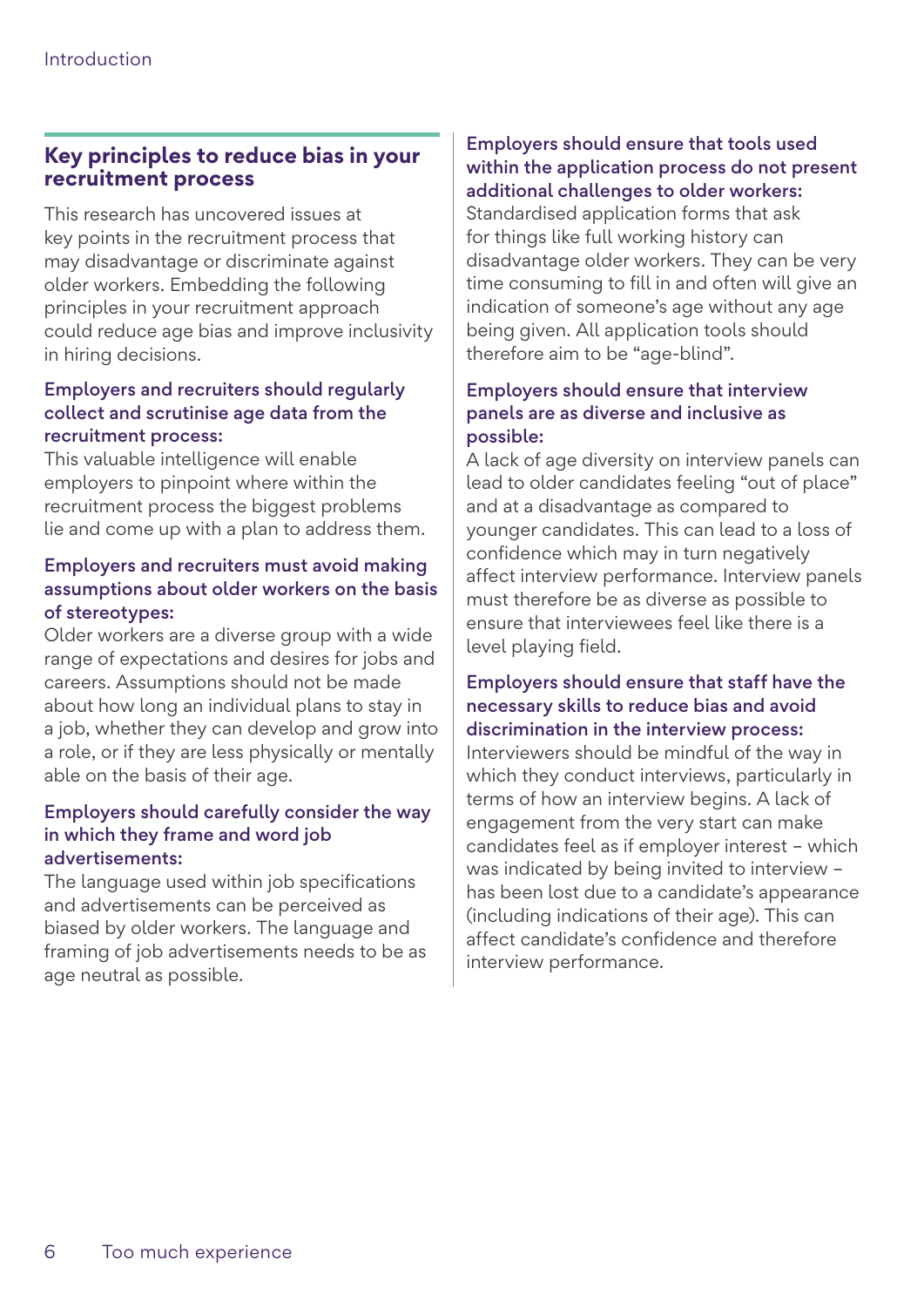## The recruitment process doesn't work for many older workers

### Figure 1 - Perception of age disadvantage in applying for jobs across different age groups



"I feel I would be at a disadvantage in applying for jobs because of my age"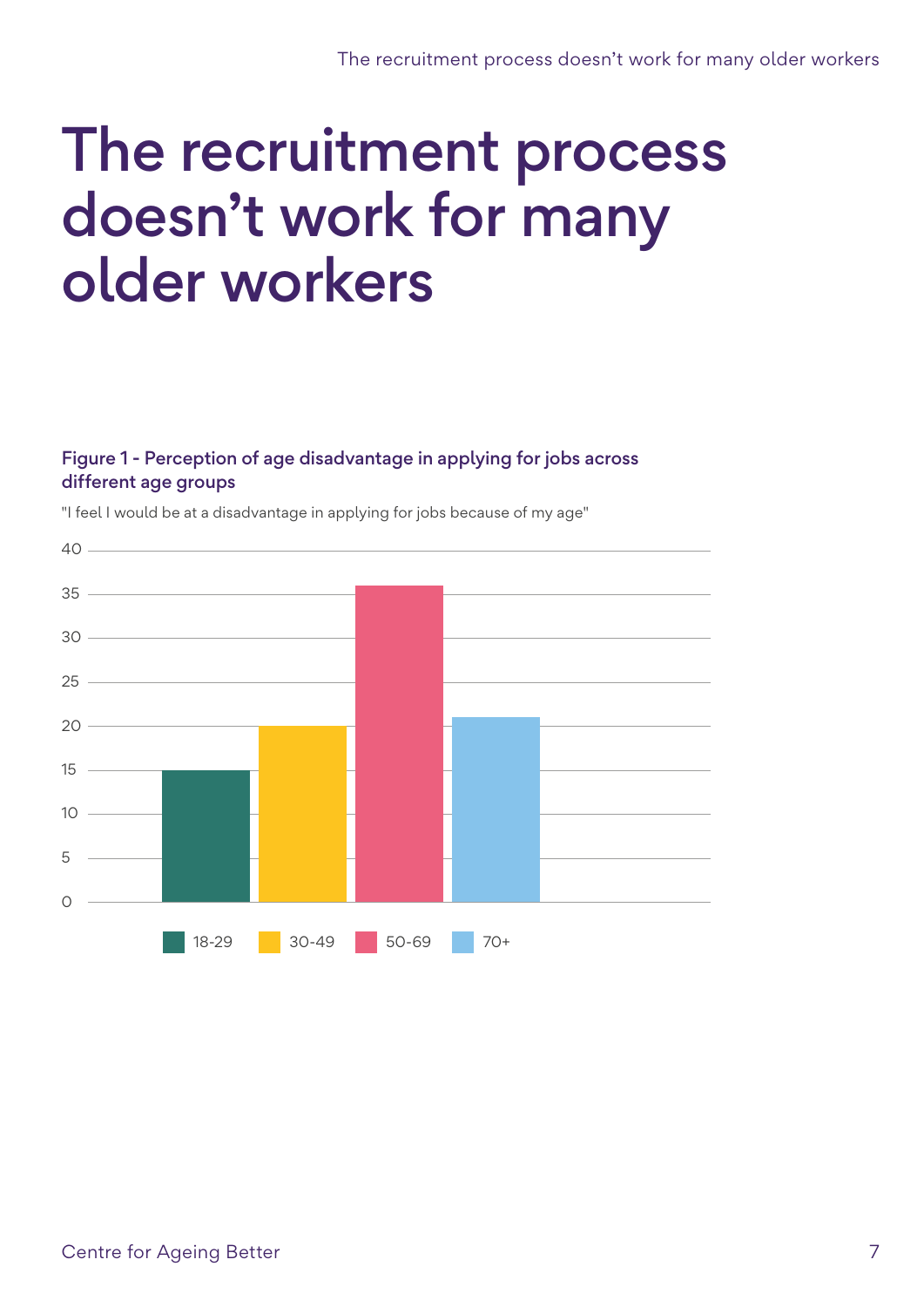Our nationally representative survey showed that of those aged 50-69, more than one third (36%) felt that they would be at a disadvantage in applying for jobs because of their age.

As our interview research shows, this is often based on a suspicion that employers see them differently because of their age:

"I have the skills that they're looking for, I have the experience that they're looking for. I think I can articulate myself well. So [age] is the only thing and I may be jumping to the wrong conclusion, I don't know."

"I do know that I have now entered a sort of danger area as far as age is concerned [as] I am now over 50."

Examples of age discrimination were slightly rarer in this research, but 17% of participants aged 50-69 in the survey stated that they had experienced age discrimination in the recruitment process. One interview participant described a situation in which they were "taken aback" when a potential employer told them that they were "looking for someone younger because we actually feel they would fit more to the job".

The survey also showed that ageism in the recruitment process can be experienced more by different groups. For example, people from Black and Minority Ethnic backgrounds were more likely to report recent age-based discrimination than those from White backgrounds (34% versus 18%).



**17%**

of participants aged 50-69 in the survey stated that they had experienced age discrimination in the recruitment process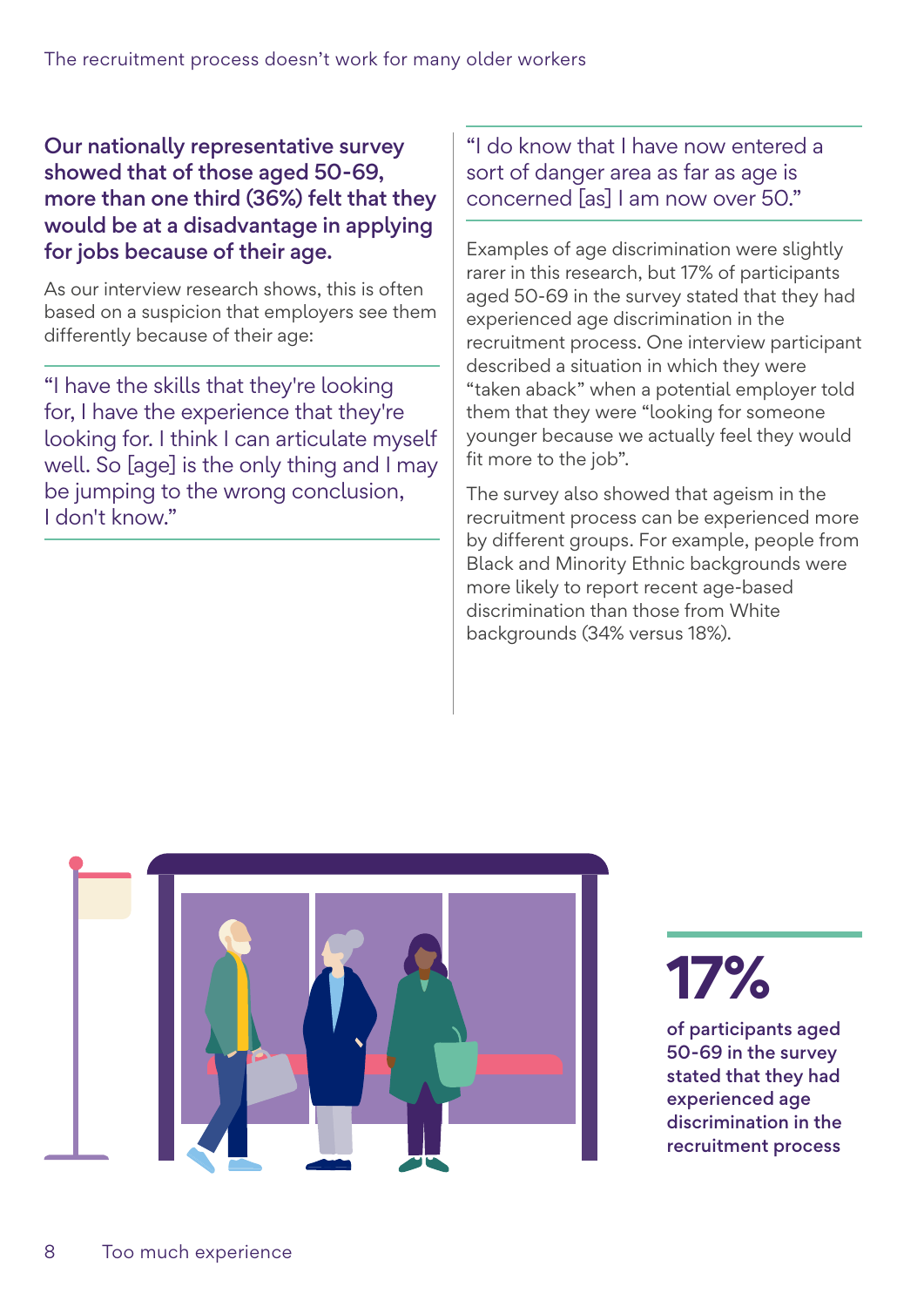## Older workers are being stereotyped in the recruitment process

Many participants were suspicious about the way in which employers saw them and how this matched with common stereotypes about older workers.

Stereotypes were overwhelmingly negative, but occasionally could also be seen positively by older individuals; for example, being seen as "having too much experience" felt like a barrier to many, but a few felt it helped them illustrate that they would be able to "hit the ground running".

### **Having 'too much' experience**

Nearly one third of those aged 50 to 69 (29%) in the survey were told they were unlikely to be successful going for a job role due to having too much experience.

One participant said they had been told by the prospective employer that they were "a little too experienced, really, to be coming into the role" and that "on this occasion we're going to find somebody that we can train into the position". For him, this was just a way of them saying "you're too old" and that they were going "to find a younger guy… It was like the subtext was 'you're over 50, you know what you're doing, but we'd rather have a guy coming in who's 25-30'". He, like many others, found this hugely frustrating and it made him hypersensitive to potential future discrimination based on his age.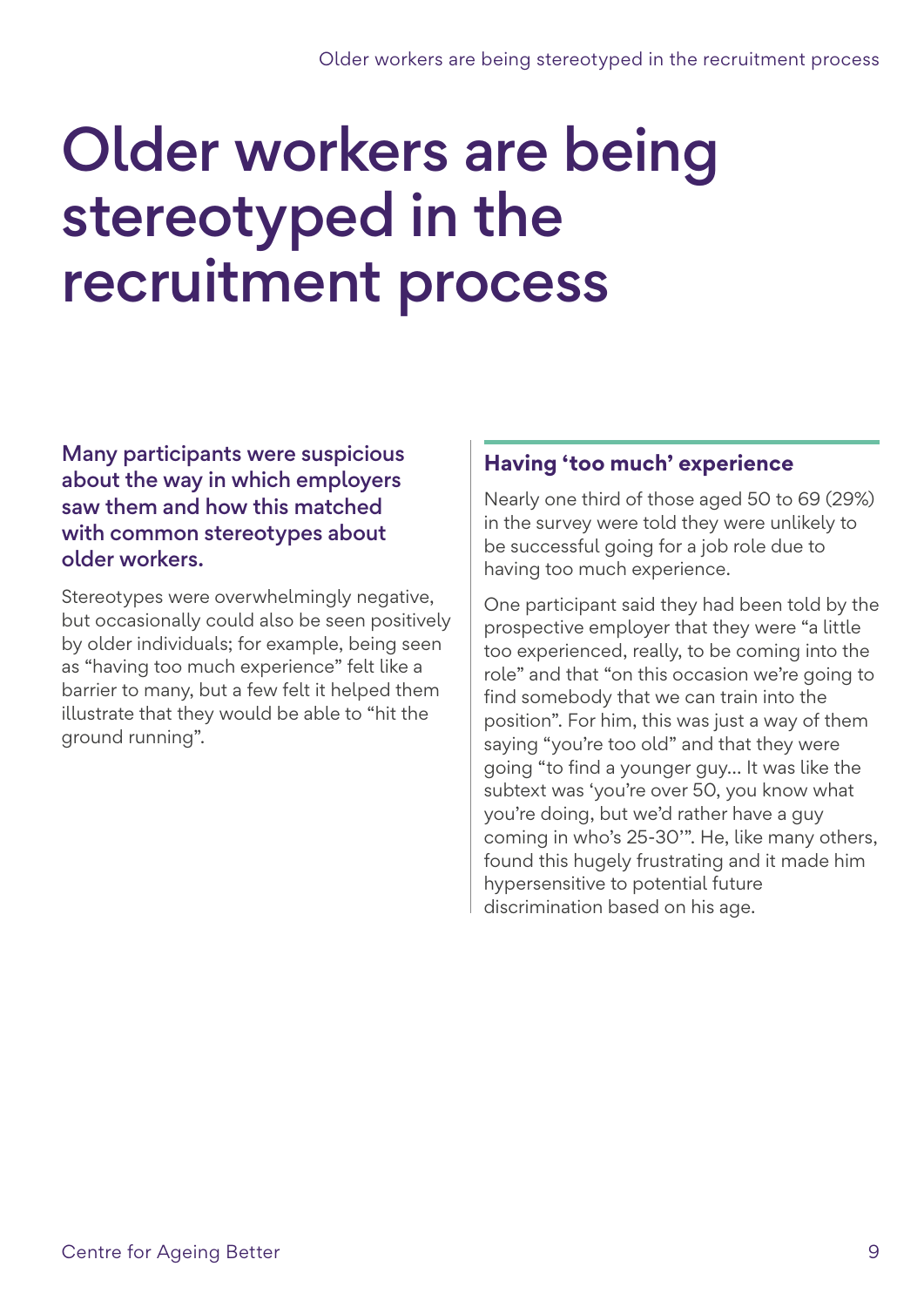## **Length of time in job**

There was a feeling amongst some participants that employers were reluctant to hire them because they saw older workers as someone who wouldn't be there for long before they retired. One participant stated that he was asked in a job interview "how long would you want the job for?" which to him was "an indication… [that] their mind's already thinking, 'well he may only want it for six months or a year, then we are going to have to start all over again, interviewing'." This was despite the fact that he wasn't "thinking about giving it up" anytime soon.

Frustration with the assumption that older workers don't want to work longer was a common experience, with another participant suggesting that prospective employers probably thought "oh she's not going to be with us long" and questioning "how do they know [that]? You don't have to retire at retirement age, I don't know whether I will not".

Many participants were annoyed that they had been written off, even though they were keen to continue working for as long as possible. In one case, a participant found out after they had successfully got a job that if their employer had known their age they may well have made a different decision:

"I got that job, and I was… 58-59, something like that, and my boss in the office, when she found out my age, she said 'oh, you'll be retiring next year.' And I said 'I won't be retiring… and more to the point neither will you when you get to 60…' She obviously had no idea that women didn't still retire at 60… She did actually say 'if I'd have known that, I wouldn't have given you the job'…"

### **Being less ambitious, having less commitment and being less adaptable**

Several participants felt that prospective employers saw them as a potential "problem" because of lower ambition, less commitment and/or poorer adaptability as compared to younger workers. This assumption was seen as unfair, particularly as many felt they could add a lot and that their career was not at its end:

"I just feel that some people are of the opinion that you're not fired up, you're not ambitious. I think it's hard for someone to understand that… I'm nearly 60, but I'm still ambitious. I still want to be successful at what I do."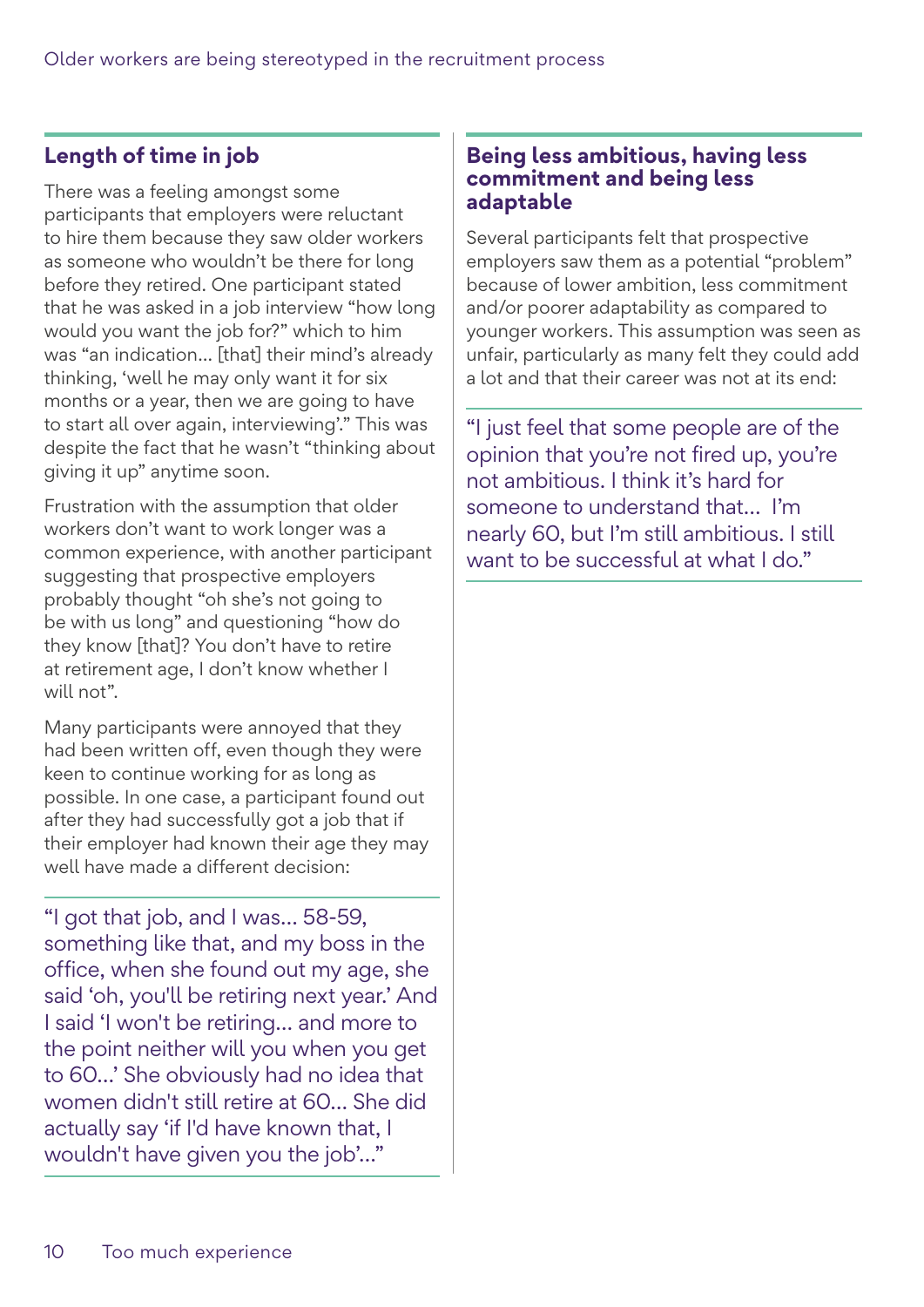### **Being less physically and mentally able**

Although health wasn't often "brought up directly" by prospective employers, many participants suspected that they were viewed as less healthy – either physically or mentally – and that this factored into employers' recruitment decisions:

"I feel like when you hit a certain age it's like you're past your best, or that's something people think, and that's far from the truth obviously."

"Do they just think, you know, this guy is too old, he's not going to be able to hack it?"

One participant faced "a line of questions about durability" including things like "illness, level of fitness, nutrition" which, "when you put it all together, you could see was about, what you are 60, to how you handle yourself in life and can rely on you when we need you?".

Others were asked directly about physical capability, often in relation to physical tasks that the job required. For example, one woman was offered a job in a wine warehouse over the phone but when she turned up for the first day the hiring manager was sceptical about her ability to carry heavy boxes:

"So I said to him, 'I practiced karate for 30 years, I do weight training, I jog every day, I'm very fit and healthy, I'm very happy to help customers and I'm quite confident at picking up boxes and taking them to their car'. And he just wouldn't let me up."

### Employers and recruiters must avoid making assumptions about older workers on the basis of stereotypes:

Older workers are a diverse group with a wide range of expectations and desires for jobs and careers. Assumptions should not be made about how long an individual plans to stay in a job, whether they can develop and grow into a role, or if they are less physically or mentally able on the basis of their age.

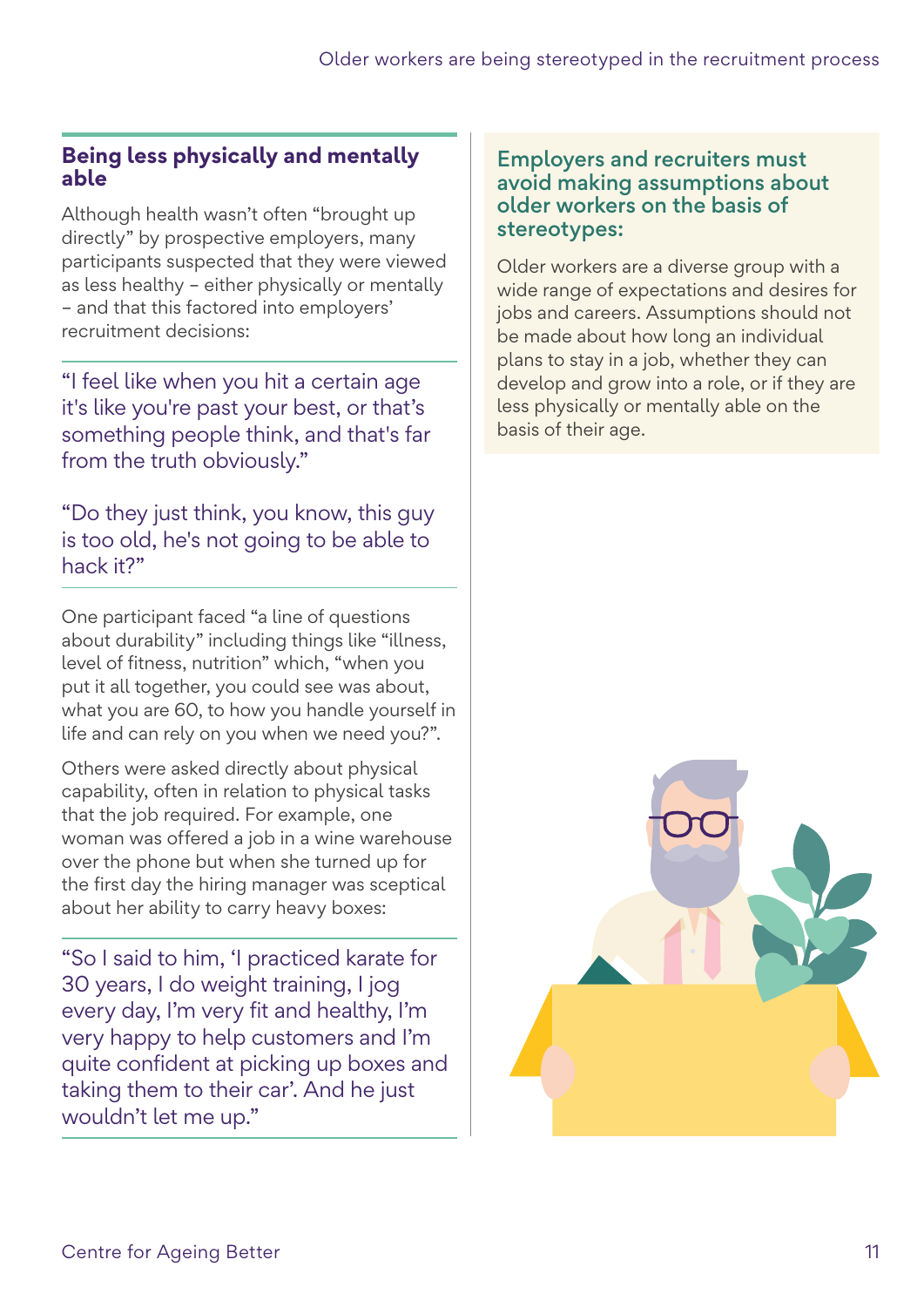## Ageism operates at every stage of the recruitment process

Almost half (48%) of those aged 50 to 69 in the survey thought that the way employers recruited staff these days worked to the disadvantage of people their age. It was unclear exactly which part of the recruitment process was the most problematic, but it would appear that disadvantage and discrimination can be experienced at any stage.

### Figure 2 - Perceptions of disadvantage in different parts of recruitment process across age groups



Which part of the job recruitment process, if any, do you think disadvantages you most because of your age? You may chose more than one.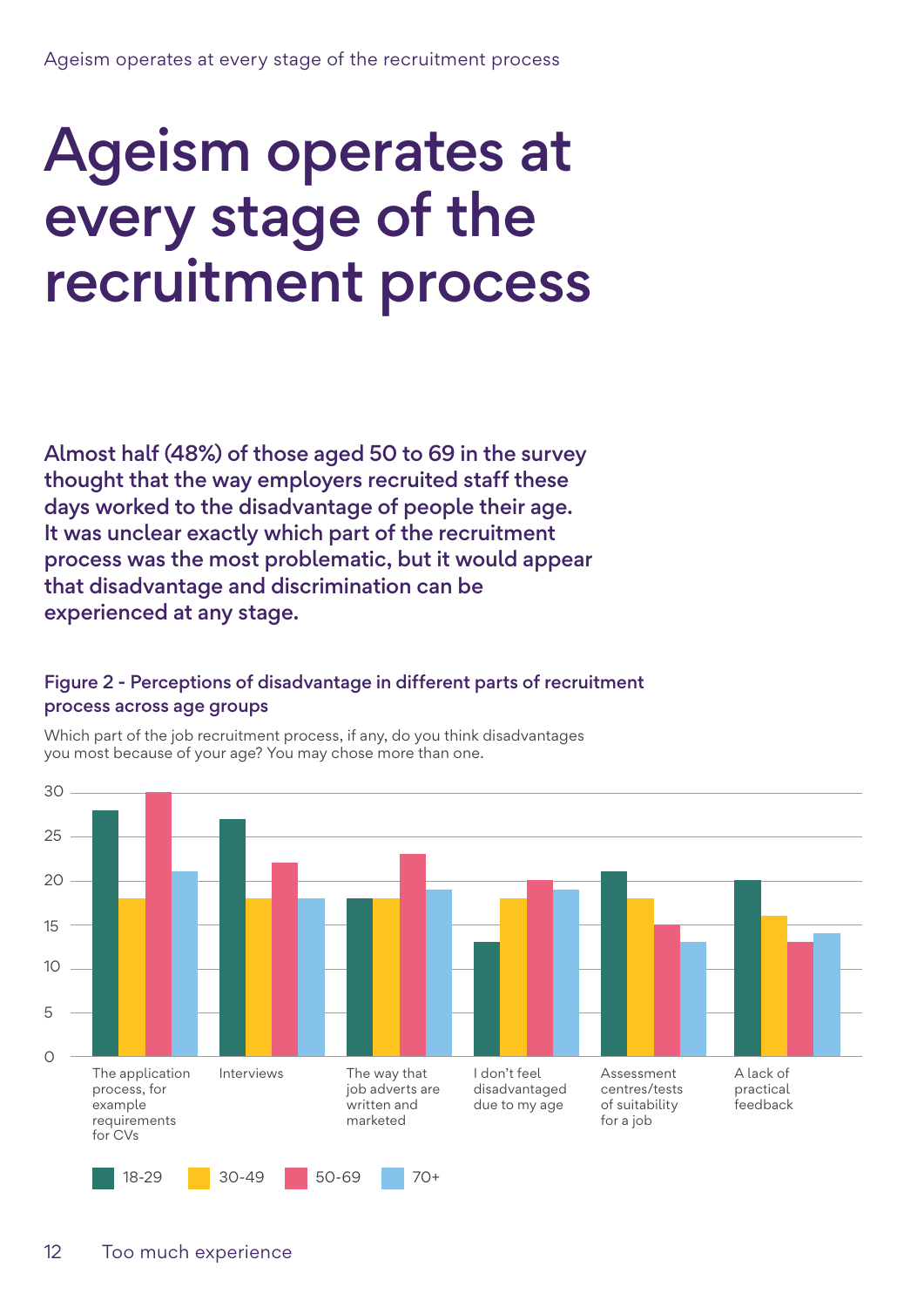### **Language in job advertisements2**

Many participants felt that job advertisements used language that made them feel as though the jobs were aimed at younger applicants, and as a result they were at a disadvantage applying for that job: "it's the wording of it, it is very subtle, you can feel that… Okay, I think they're looking for younger people".

Words such as "dynamic", "energetic", "gogetting", "fresh" and "outward looking" were all cited as examples of this, with one participant reflecting that "they're probably going to want somebody younger" when a job advertisement is framed that way. Many participants pointed out that just because they are older doesn't necessarily mean they aren't "dynamic" or "energetic", but that it still made them worry about whether the employer will perceive them that way and therefore sometimes put participants off applying for certain jobs:

"I have seen wording like that and immediately think… Whoever has written that has already got a bias, and therefore you're not really interested in getting involved in that."

### Employers should carefully consider the way in which they frame and word job advertisements:

The language used within job specifications and advertisements can be perceived as biased by older workers. The language in framing of job advertisements needs to be as age neutral as possible.

## **Applying for jobs**

A wide variety of methods were used to find and apply for jobs, but online job sites were the most common. Many participants felt that they were getting invited back to fewer and fewer interviews as they got older, despite having the skills and experience for the roles they were applying for:

"There are jobs that I've applied for and I've thought, 'oh, I definitely should get this one', or at least get an interview because I've ticked all the boxes, but then I haven't even had an interview. I have thought, 'hmm, that could be my age'."

Although 14% of those aged 50 to 69 in the survey said they had changed or reworded part of their job application (for example their CV) to try and avoid age discrimination, only 5% said they had avoided giving their age entirely when applying for a job. Some interview participants argued that they always put their age on application forms or on their CV because doing otherwise felt dishonest or "disingenuous", even though they "know all the advice these days is don't put your age on". Many recognised that this could disadvantage them, however, because "if you put down that you are say 59 or 60-something, people immediately think of somebody with grey hair and a walking stick… I think people have a set image of what a 60-year-old is like".

<sup>2</sup> Centre for Ageing Better have another research project looking directly at this topic (Centre for Ageing Better, in press)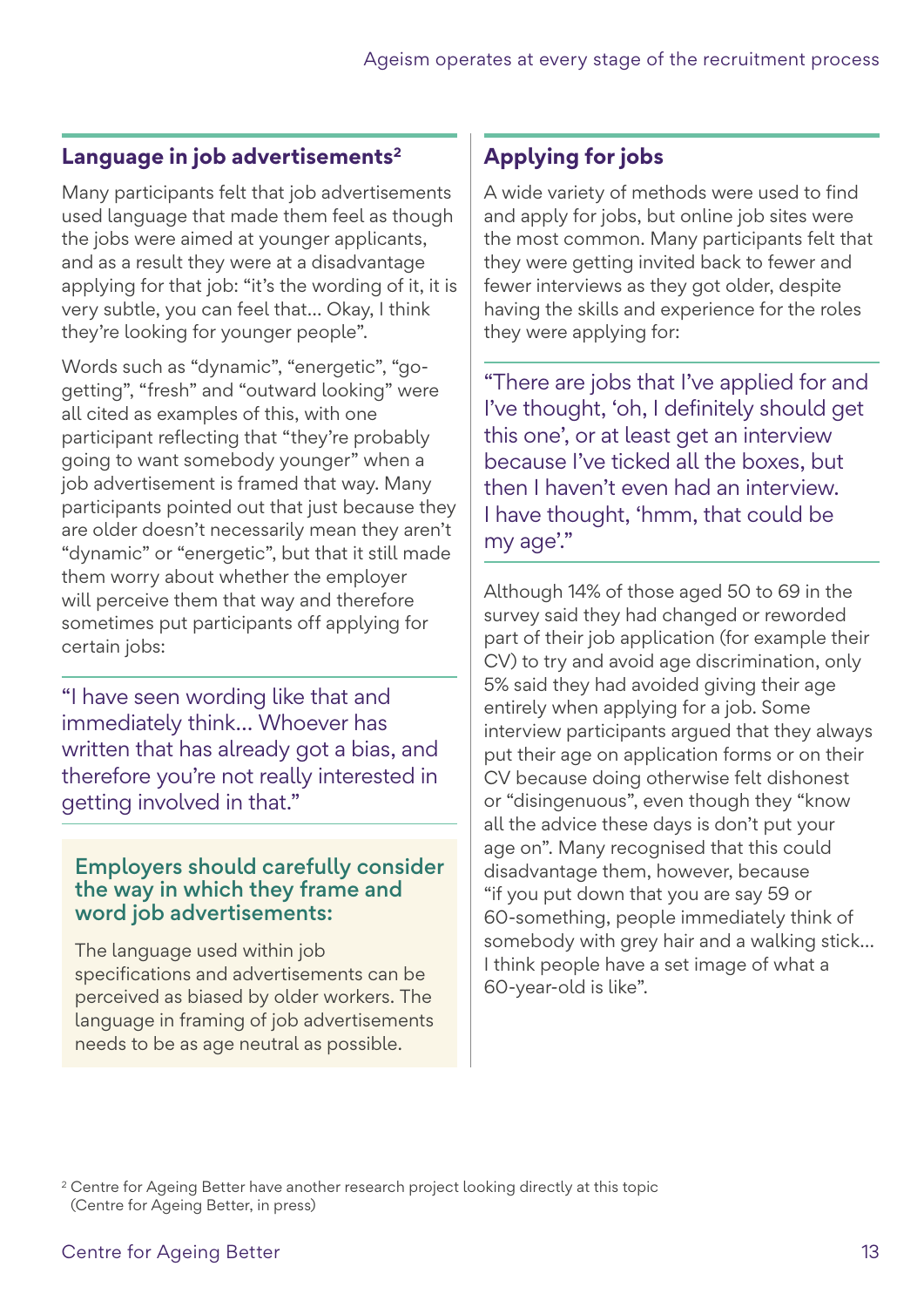#### Ageism operates at every stage of the recruitment process



Others pointed out that even if you leave your age off there's a big chance that prospective employers will be able to work it out from other clues anyway, including for example your job history: "my first job was in the late 1970s, 40-odd years ago… It's not rocket science; they can guess within five years of your age". In fact, many felt that including your age was a good idea because it meant we didn't waste your time on interviews from employers that may view your age as a negative:

"I think I did it purely because, in case I go for the interview and they get that shock of expecting someone younger, much younger, and then I turn up and I'm an older person."

This led others to conclude that leaving your age off in order to get to the interview stage, and then disproving any stereotypes employers had about older people in person, was of the utmost importance for securing a job:

"Once you get to the human element, especially once you get a face-to-face conversation, then it's much easier personally for me. But obviously you have to get to that stage."

Sometimes the tools used by employers felt discriminatory in and of themselves. One example of this was a job application form that asked for your entire work history, which for someone with a very long work history would take a very long time to fill out and not all of that experience may be directly relevant:

"There's no way I could go back and find the dates of everything I've done for 43 years. I said [to the employer], if you had somebody else come here, younger, they wouldn't have to fill out a 43-year long work history. I felt that was discriminatory to be honest."

### Employers should ensure that tools used within the application process do not present additional challenges to older workers:

Standardised application forms that ask for things like full working history can disadvantage older workers. They can be very time consuming to fill in and often will give an indication of someone's age without any age being given. All application tools should therefore aim to be "age-blind".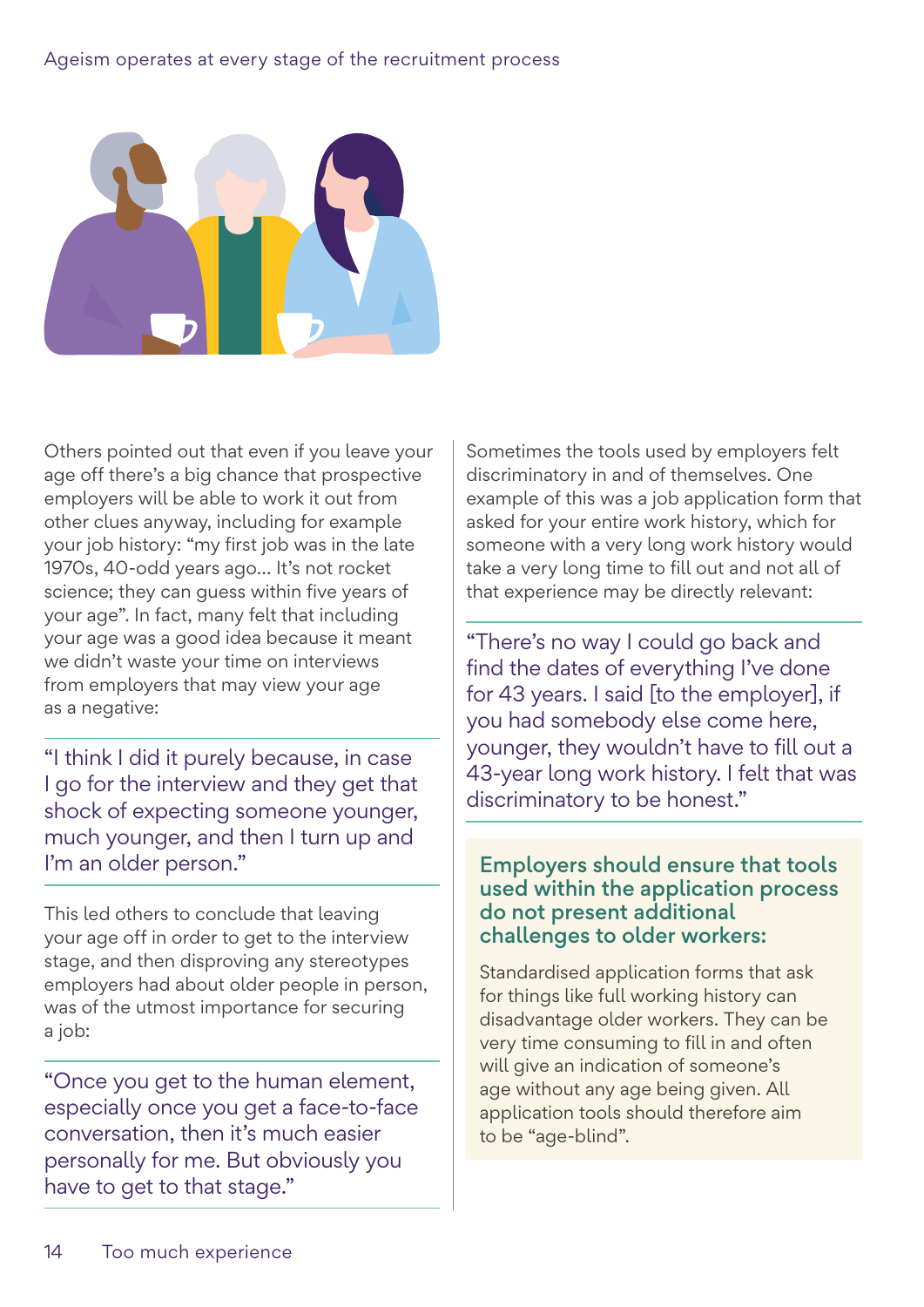## **Using recruitment agencies**

A wide range of recruitment agencies – both generalist and those aimed specifically at older people – were used by participants. Participants had a mixed experience, with some finding recruitment agencies helpful in securing work and others finding them as ageist as some employers. One participant found that he was seen as not being able to adapt or evolve due to having been at the same workplace for a long time:

"They would say something along the lines of I'm a 'bit older' and I've 'only had experience at one workplace. How do you know what's evolved in the past couple of years' because I've only been at one company?' So they would question my ability to adapt to a new role based on the fact that I'd been at a company for five years."

Another participant found generalist recruitment agencies a little reluctant to deal directly with age, particularly when he challenged them on it and they replied, "if y ou feel like that, go to [a bespoke recruitment agency for older people] it's called fifty something and they help people in your age group".

### **Interviews**

There were a broad range of experiences of age disadvantage and discrimination within the job interview process. Often these experiences were related to a sense that the process itself was rigged, a feeling that greatly affected the performance of participants in those job interviews. A fairly common experience was finding out that the existing workforce was very young and therefore worrying about whether you would be seen as being able to "fit in".

One participant, for example, spoke about the fact that he's "always got in the back of my mind about my age, and then, as I say, I looked around at the sales people on the shop floor, and they all looked more at the younger end". Another participant spoke about the way he was treated when he met certain members of staff on the way to the interview:

"I was] all booted and suited, as per normal, and as I walked in, I looked around the office, and I don't think there was anyone there over 35. And as I walked up to the receptionist, the way she looked at me, I could tell, as I said I'm here for an interview, and I could tell by the way she just looked at me, it was sort of going through the motions bit."

**52%**

More than half of older workers had not been able to find a job that met their needs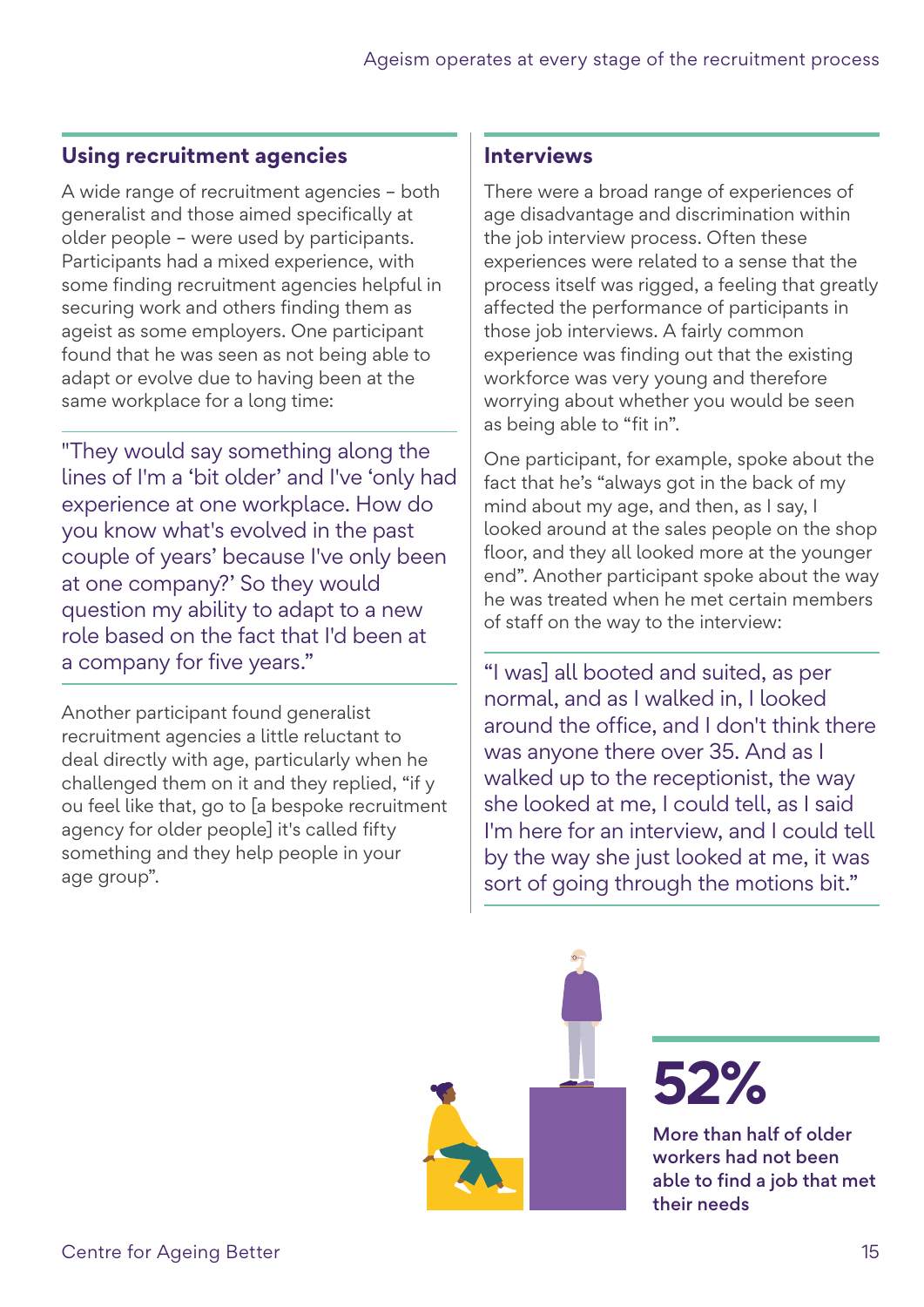Other examples of more subtle experiences of feeling at a disadvantage due to age included things like interviews being wrapped up very quickly and feeling "off" from the start, as well as one job interview where the interviewer began to question whether the older person really wanted the job; for example, asking if they really wanted the long commute and also when she planned to retire:

"I could see he wanted me to say, 'you know, I don't think this job is really for me', to save him the embarrassment or bother or guilt."

Examples of disadvantage and discrimination in the interview process were not always that subtle, though. In one job interview the interviewer made a joke about the date of the interviewee's work experience: "1985, I wasn't even born then!". At the time the interviewee laughed along with the interviewer, but in hindsight felt very embarrassed about it and worried about future job interviews.

On some occasions this had led to a change in the older jobseeker's behaviour, with one male participant reflecting that they "wear make-up which makes" them "look a little bit younger", "try to hide" their "grey hairs" and generally alter their appearance "outwardly as well as inwardly". He even decided to dye his hair, all "purely an effort to look more attractive to the working market".

### Employers should ensure that interview panels are as diverse and inclusive as possible:

A lack of age diversity on interview panels can lead to older candidates feeling "out of place" and at a disadvantage as compared to younger candidates. This can lead to a loss of confidence which may in turn negatively affect interview performance. Interview panels must therefore be as diverse as possible to ensure that interviewees feel like there is a level playing field.

### Employers should ensure that staff have the necessary skills to reduce bias in the interview process:

Interviewers should be mindful of the way in which they conduct interviews, particularly in terms of how an interview begins. A lack of engagement from the very start can make candidates feel as if employer interest – which was indicated by being invited to interview – has been lost due to a candidate's appearance (including indications of their age). This can affect candidate's confidence and therefore interview performance.

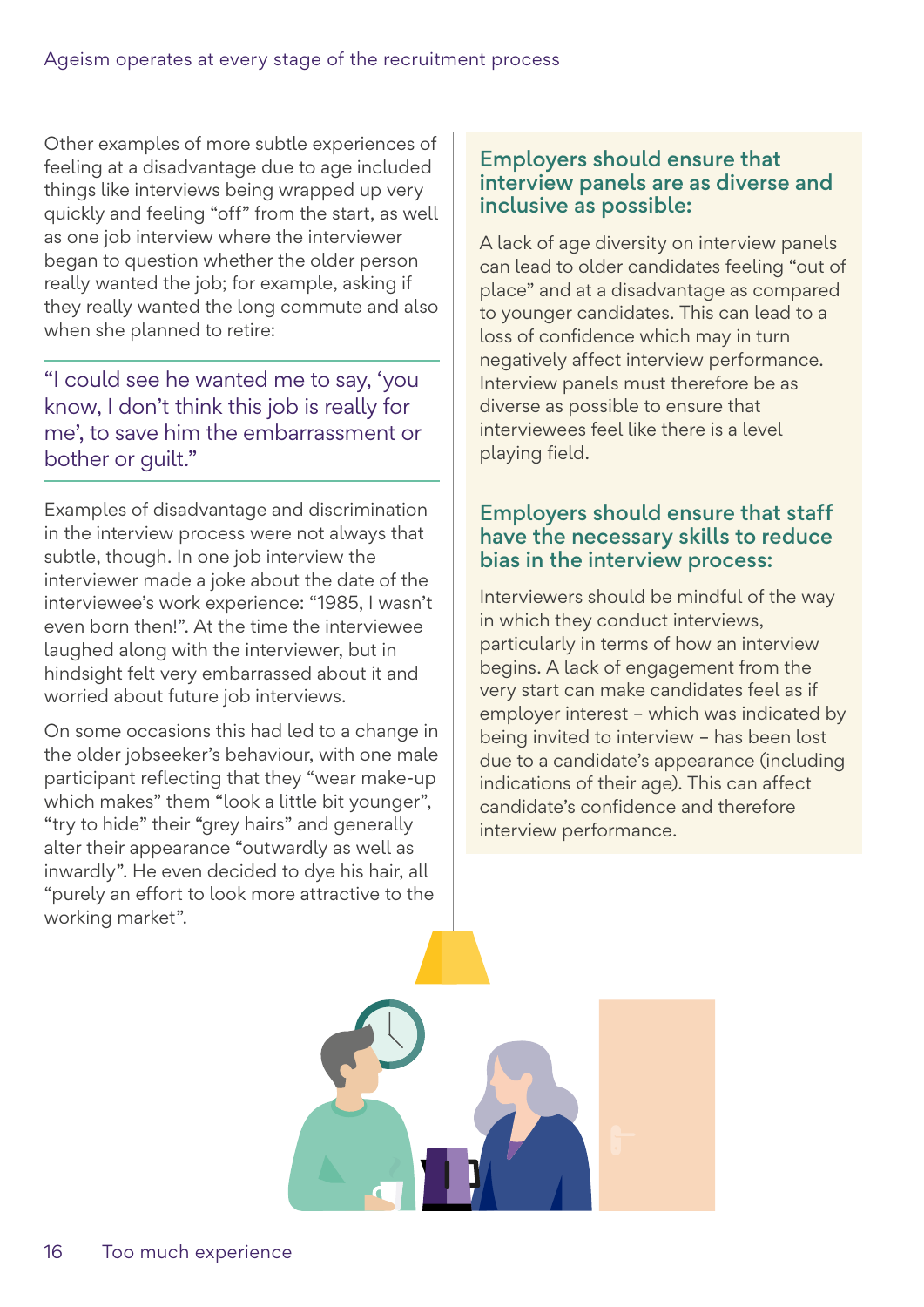## Ageism in the recruitment process has a negative impact on older workers

It is clear that from the perspective of older workers ageism operates across the whole recruitment process. This research also indicates that this ageism has a negative impact on older workers in a wide range of different ways.





of those aged 50 to 69 were financially less well off

Our nationally representative survey showed that of those aged 50 to 69 who had experienced age discrimination in the recruitment process (17% of the total age group):

- More than half (52%) had not been able to find a job that met their needs;
- A third (33%) felt stuck in insecure work;
- Almost two-thirds (64%) were financially less well off;
- A third (33%) were put off working or went into early retirement;
- Around three-quarters (76%) were put off applying for jobs.
- More than two-thirds (68%) said it had undermined their confidence;
- More than two-fifths (43%) said it had affected their health and wellbeing;
- A quarter (25%) said they had wanted to move jobs, but felt unable to do so because of their age.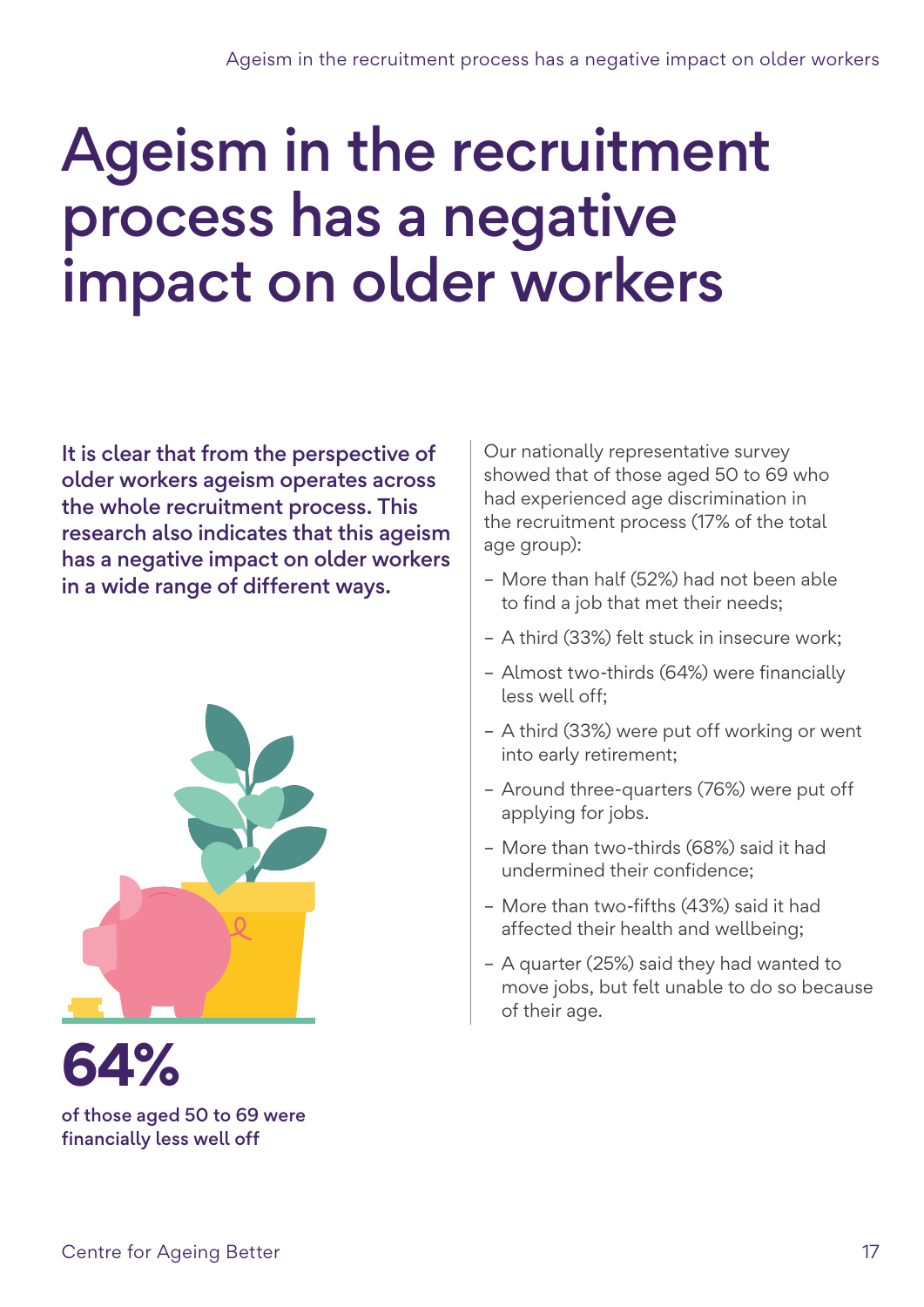As previous chapters have shown, the impacts at the forefront of interview participants' minds often related to effects on individual psychology and identity; for example, lowered self-confidence and a feeling of less value to society; and behavioural changes such as giving up applying for jobs entirely or avoiding applying for certain jobs.

### **Impact on individual psychology and identity**

One of the most pervasive effects of ageism in the recruitment process was the undermining of participants' confidence. Many described their experiences as "frustrating" and others went as far as to say it was "soul-destroying". This reduction in confidence was often most prominent in the job interview process. One participant went to an interview and was directly told by the interviewers that they were looking for someone younger because they would be a better "fit". They implied that a younger worker would be "more energetic… dynamic and willing to take on changes" and even though she didn't "feel that's correct" it made her feel helpless and "on the back foot" not just in that interview but in future recruitment experiences. Being put off future job applications and interviews was a common experience, with another participant saying that they had felt belittled during an interview:

"It made me feel just slightly inferior. It makes you question yourself. Should I be sat here? Should I be applying for jobs? It makes you think, should I just stick at what I've got, now I am this age? It doesn't fill you with loads of confidence."

### **Impact on behaviour**

Undermined confidence would often affect older applicants' behaviour, either putting them off applying for jobs or trying to hide their age in the recruitment process. This was often linked to certain sectors that were seen as having a younger workforce, for example the tech industry:

"I'm not going to get a job as an IT manager, for example, because of my age. They would assume, how long is he going to stay at 65? And if he's managing a department of people in their 30s, how much authority is he going to have over that group? So I know I'm not going to get those sorts of positions, so there's no point in me applying for them."

Some of our participants had "given up" entirely on trying to find a new job because of fears of age discrimination and their ability to compete with younger workers.



Nearly a third of those aged 50 to 69 (29%) were told they were unlikely to be successful going for a job role due to having too much experience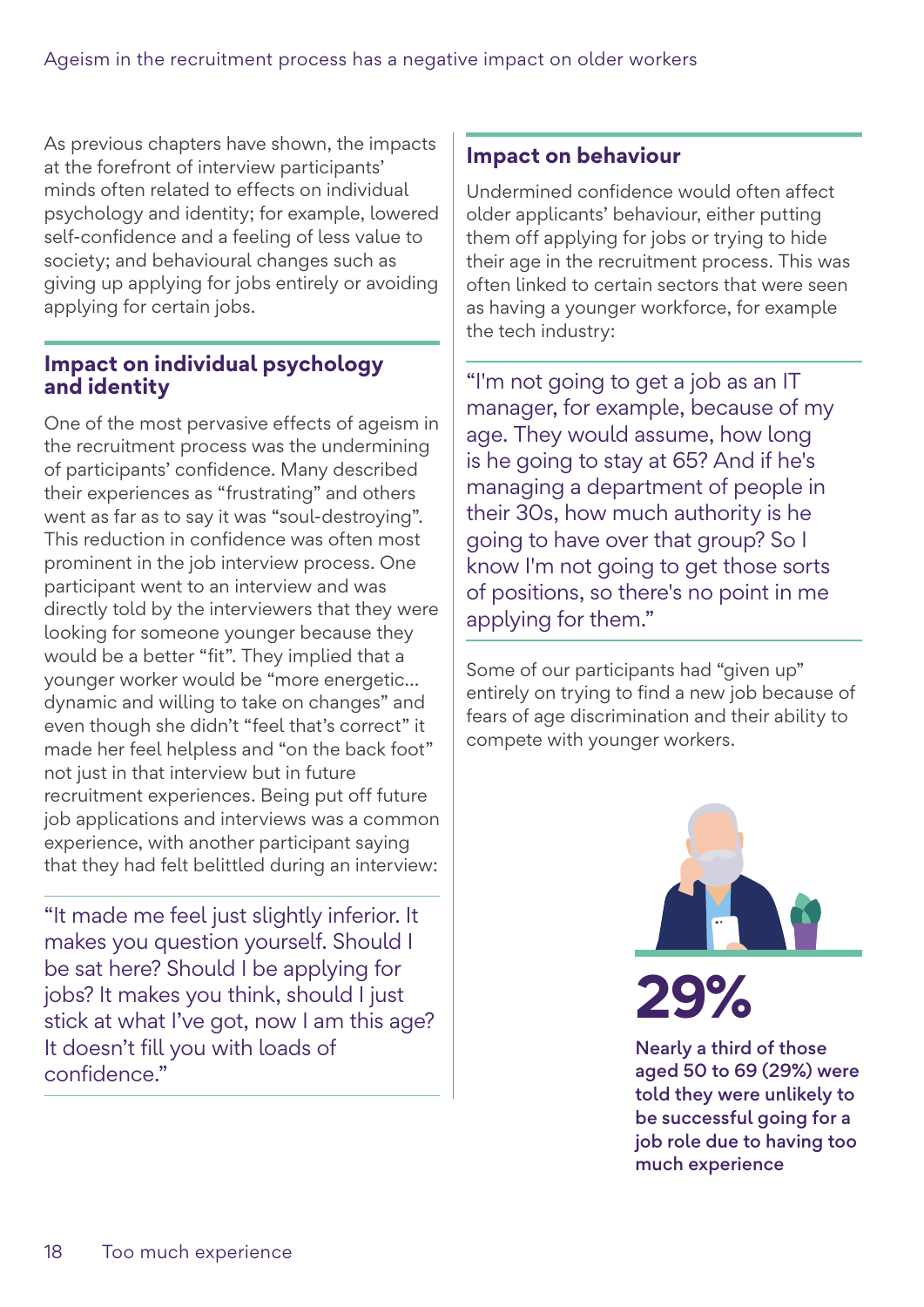# Ageism affects all ages

Although no younger workers were interviewed as part of this research, the nationally representative survey indicated that ageism in the recruitment process is something that affects both those who are older and younger.

Generally speaking, those aged 50 to 69 were more likely to perceive being disadvantaged in recruitment on the basis of age (36% versus 15% of 18 to 29 year olds), whereas those aged 18 to 29 were more likely to see themselves as having been discriminated against (34% versus 17% of 50 to 69 year olds). It is unclear from this research exactly why this difference exists between "disadvantage" and "discrimination". However, regardless of whether it is felt as a disadvantage or discrimination these experiences negatively affect individuals and their job opportunities.

Despite slight differences in the prevalence of disadvantage and discrimination due to age, both the youngest and oldest groups experienced similarly stark effects. For those who said they had experienced age discrimination:

- Roughly half reported they had been unable to find a job that met their needs (52% of 50 to 69-year-olds and 53% of 18 to 24-year-olds)
- Around one third reported they were stuck in insecure work (33% for both youngest and oldest age groups)
- Around 70% said that it undermined their confidence (71% of those aged 50 to 59, 65% of those aged 60 to 69 and 73% of those aged 18 to 29)

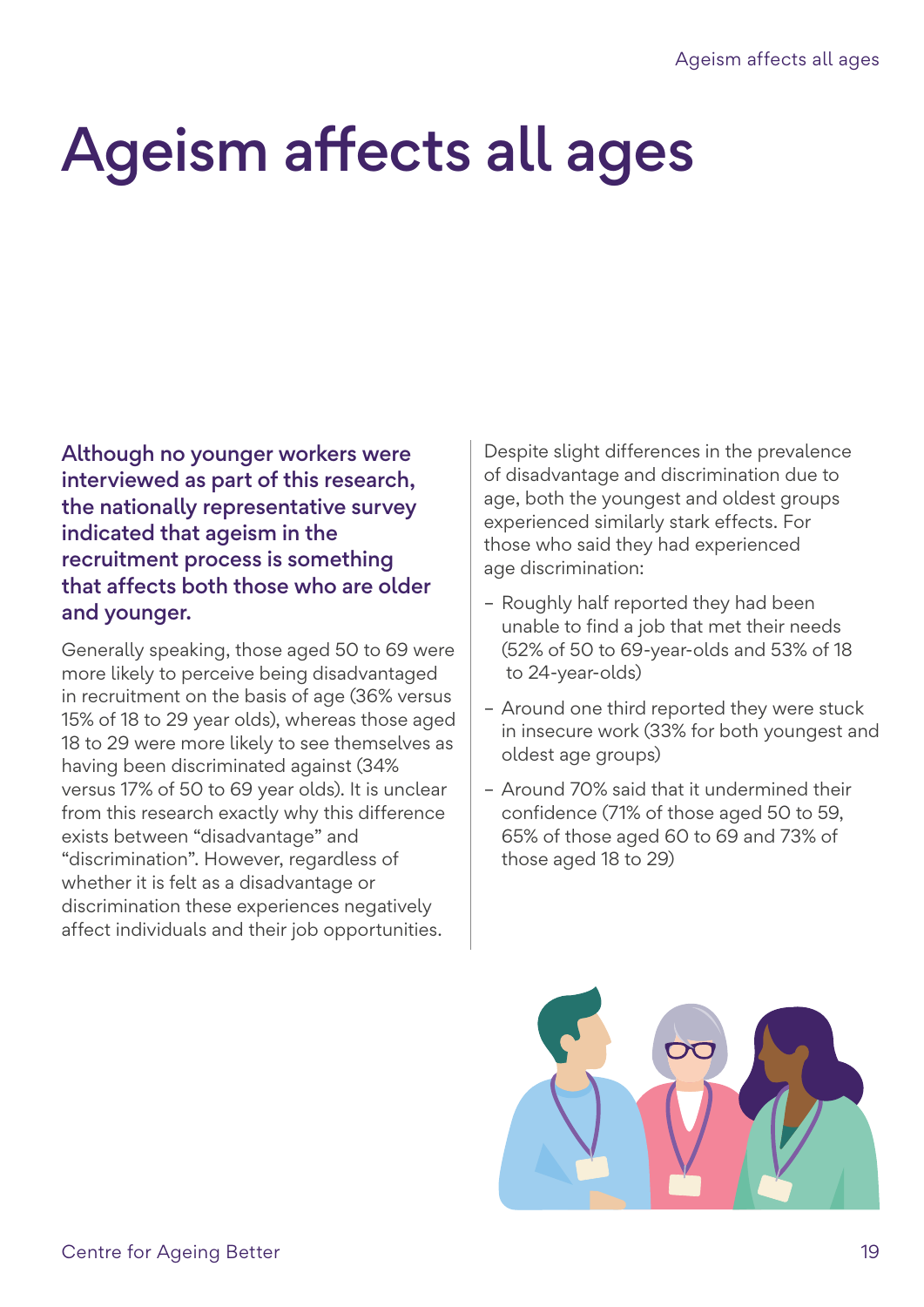However, there were some differences between the youngest and oldest in terms of whether the discrimination on the basis of their age had put them off applying for more jobs. Some 76% of those aged 50 to 69 stated that this was the case, as compared to a still large but lower proportion of 60% of those aged 18 to 29.

It is also clear that the impact of age discrimination was felt acutely regardless of age, although there are some differences particularly in terms of younger workers being put off applying for jobs generally and older workers being put off working at all.

Ultimately as younger workers were not interviewed, only surveyed, not much can be concluded about the differences here other than ageism is clearly felt across all ages and has effects on those who experience it. It is therefore imperative to aim for age inclusive recruitment processes if people of all ages are to have equal job opportunities.

#### Figure 3 - Impacts of age discrimination across age groups



When you were discriminated against, would say the following did or did not happen as a result?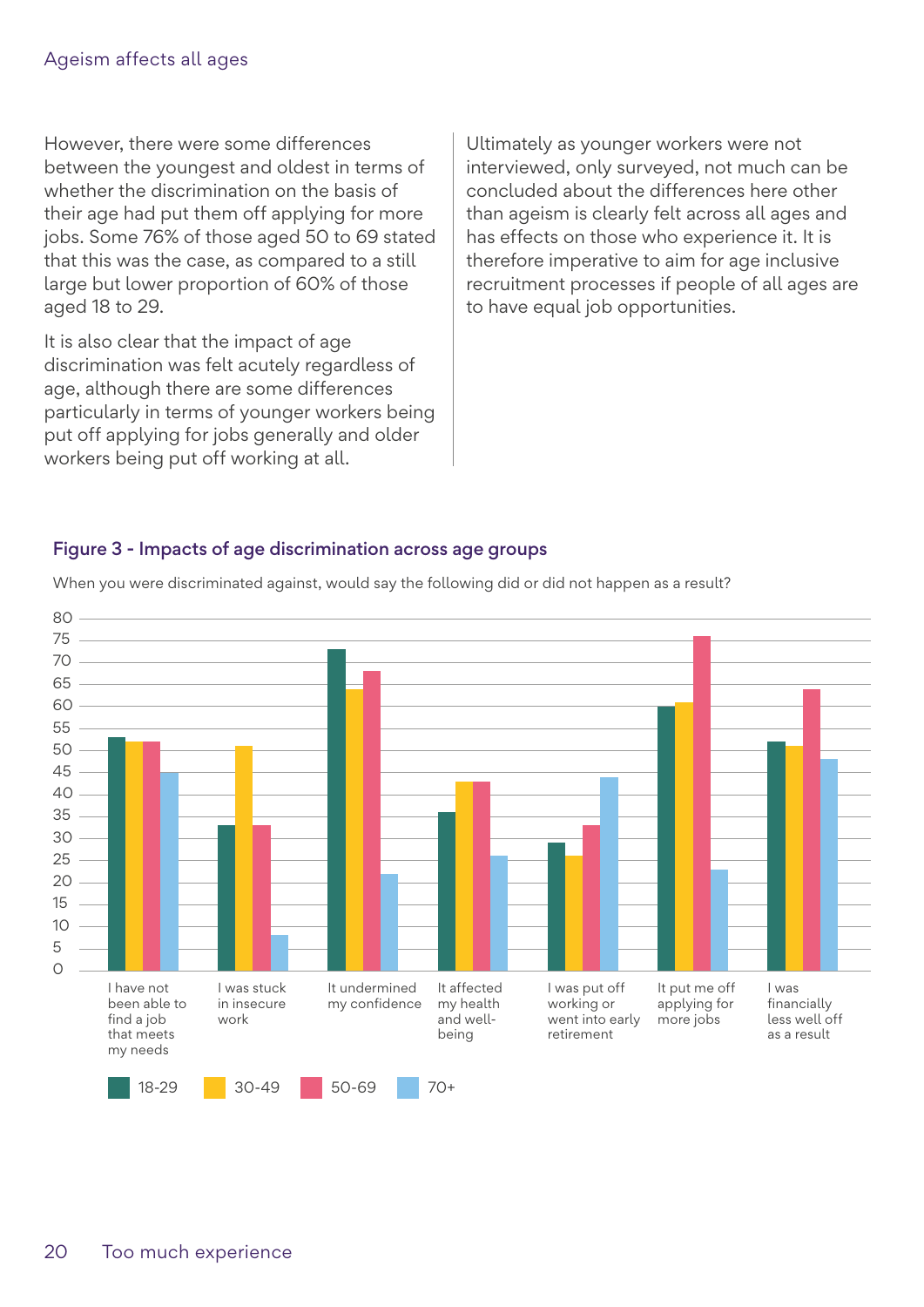# Conclusion

This research has clearly shown that many older workers feel disadvantaged or discriminated against within the recruitment process because of their age. These experiences have wide-ranging effects on older workers' confidence, health, and financial security.

Despite the fact that older workers have different circumstances, careers and ambitions they overwhelmingly feel like employers view them in a stereotyped manner. As a result, many felt they could not get jobs that they had the skills and experience for.

For many participants, the process of being stereotyped and rejected for jobs on the basis of age bias becomes a self-fulfilling prophecy in which experiences of ageism in the recruitment process stops them trying to get a job.

This needs to change. As such, this research indicates a set of key principles that employers and recruiters should embed within their recruitment processes. These include:

- Regular collection and scrutiny of demographic data from the recruitment process;
- Avoiding making assumptions about older workers on the basis of stereotypes;
- Careful consideration of the framing and wording of job advertisements;
- Ensuring tools used within the application process do not discriminate or disadvantage particular age groups;
- Ensuring the interview panels are as diverse and inclusive as possible;
- Ensuring that interviewing staff have the necessary skills to reduce bias and avoid discrimination.

As well as these principles new, more ageinclusive recruitment processes, techniques and tools are also required. The Centre for Ageing Better is committed to working with employers and recruiters to develop and test new approaches so that in future no one is disadvantaged at recruitment (or other stages of employment) because of their age.

These changes are vital if we are to create an age diverse workforce and ensure that older workers are not left behind as the economy recovers and new job opportunities are created.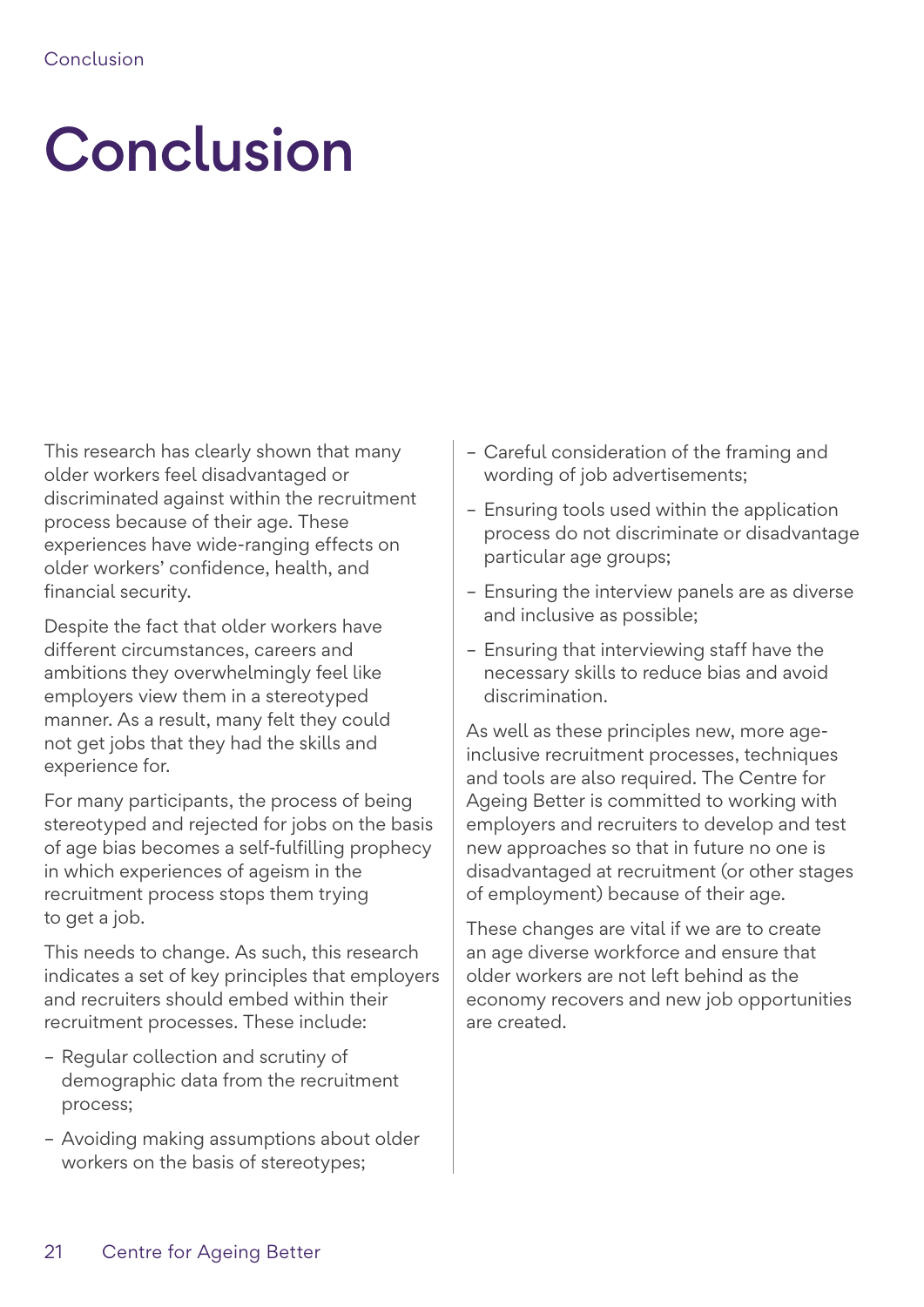## References

Centre for Ageing Better (2020a) Doddery but Dear? Examining age-related stereotypes. Available at: [https://www.ageing-better.org.uk/sites/default/](https://www.ageing-better.org.uk/sites/default/files/2020-03/Doddery-but-dear.pdf) [files/2020-03/Doddery-but-dear.pdf](https://www.ageing-better.org.uk/sites/default/files/2020-03/Doddery-but-dear.pdf)

Centre for Ageing Better (2020b) Shut Out: How employers and recruiters are overlooking the talents of over 50s workers. Available at: [https://www.ageing-better.](https://www.ageing-better.org.uk/sites/default/files/2021-01/Shut-out-how-employers-and-recruiters-overlooking-talents-older-workers.pdf) [org.uk/sites/default/files/2021-01/Shut-out-how-employers-and-recruiters](https://www.ageing-better.org.uk/sites/default/files/2021-01/Shut-out-how-employers-and-recruiters-overlooking-talents-older-workers.pdf)[overlooking-talents-older-workers.pdf](https://www.ageing-better.org.uk/sites/default/files/2021-01/Shut-out-how-employers-and-recruiters-overlooking-talents-older-workers.pdf)